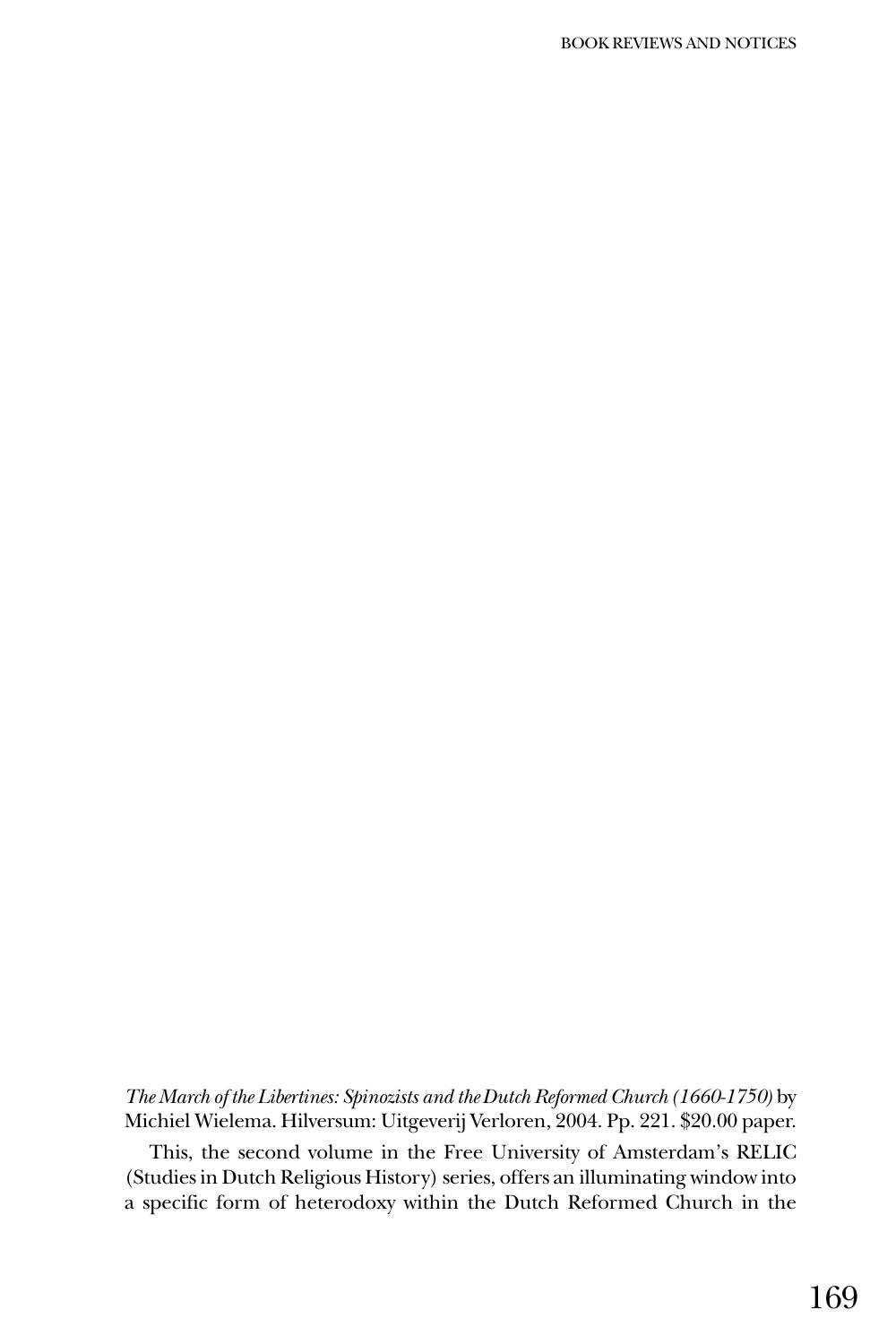Netherlands during the latter half of the seventeenth and first half of the eighteenth centuries. It focuses on those influenced specifically by the philosopher Benedict Spinoza, including those libertines who attacked the standards of the Reformed faith such as the radical, Adriaan Koerbagh, and others, such as Pontiaan van Hattem and the followers of Jacob Verschoor, who were content with often heterodox interpretations of Reformed standards.

The work begins with an examination of the well-known tolerance of the Protestant Dutch Republic for religious differences. Pluralism and difference were tolerated by the civil magistrates who it seemed, resisted the use of the secular powers in religious coercion. Indeed, freedom from religious persecution and from conformity had been written into the founding documents of the Dutch state in the Union of Utrecht. However, paradoxically, freedom of conscience within the Dutch-protected church, the Dutch Reformed Church, was often not tolerated. This subject of the intolerance inside (and not outside) the state church is a much less understood and studied subject. This intolerance is this work's stated subject as it explores the tension between public religious toleration and Reformed church membership and clerical requirements to observe strict orthodoxy as defined by the Synod of Dordt (1618-1619). In fact, membership in the Dutch Reformed Church required at least nominal assent to the so-called Formularies of Unity: the Belgic Confession, the Heidelberg Catechism, and the anti-Arminian theses of Dordt. Assent to these and other specifically antinomian statements were specifically required of clergy. When controversy arose, these could be supplemented by further theses such as those drawn up by regional bodies to address the views of Balthasar Bekker and Frederik van Leenhof (both dealt with in this book). Those expressing or propagating heterodox views were not only subject to questioning by local consistories but were also, in fact, subject to civil penalties, including banishment from towns, burning of publications, and the prohibition of meeting in conventicles. The emergence of new scientific and philosophical schools associated with Copernicus, Descartes, and, then, Spinoza presented immediate challenges to a dated orthodoxy. Other challenges not directly addressed in this volume were the epistemological ones presented by Cartesianism and Copernicanism. Spinozism went further by denying the personal God who revealed and gave law. The challenges were perceived on two fronts. First, Spinoza's theories raised the question of the nature of revelation and then interpretation of Scripture. He addressed this issue directly in his 1670 *Tractatus Theologico-Politicus*, and his philosophical hermeneutics meant ultimately that Scripture can never differ from rational human reason. Second, this raised the question of authority and ultimately, the validity of any clergy and laity distinction. In fact, this issue raised the validity of the official states' translation of the Bible. Next in line came the question of the authority of ecclesiastical creeds and standards. These in particular became the targets of another group examined in this volume, the Hattemists.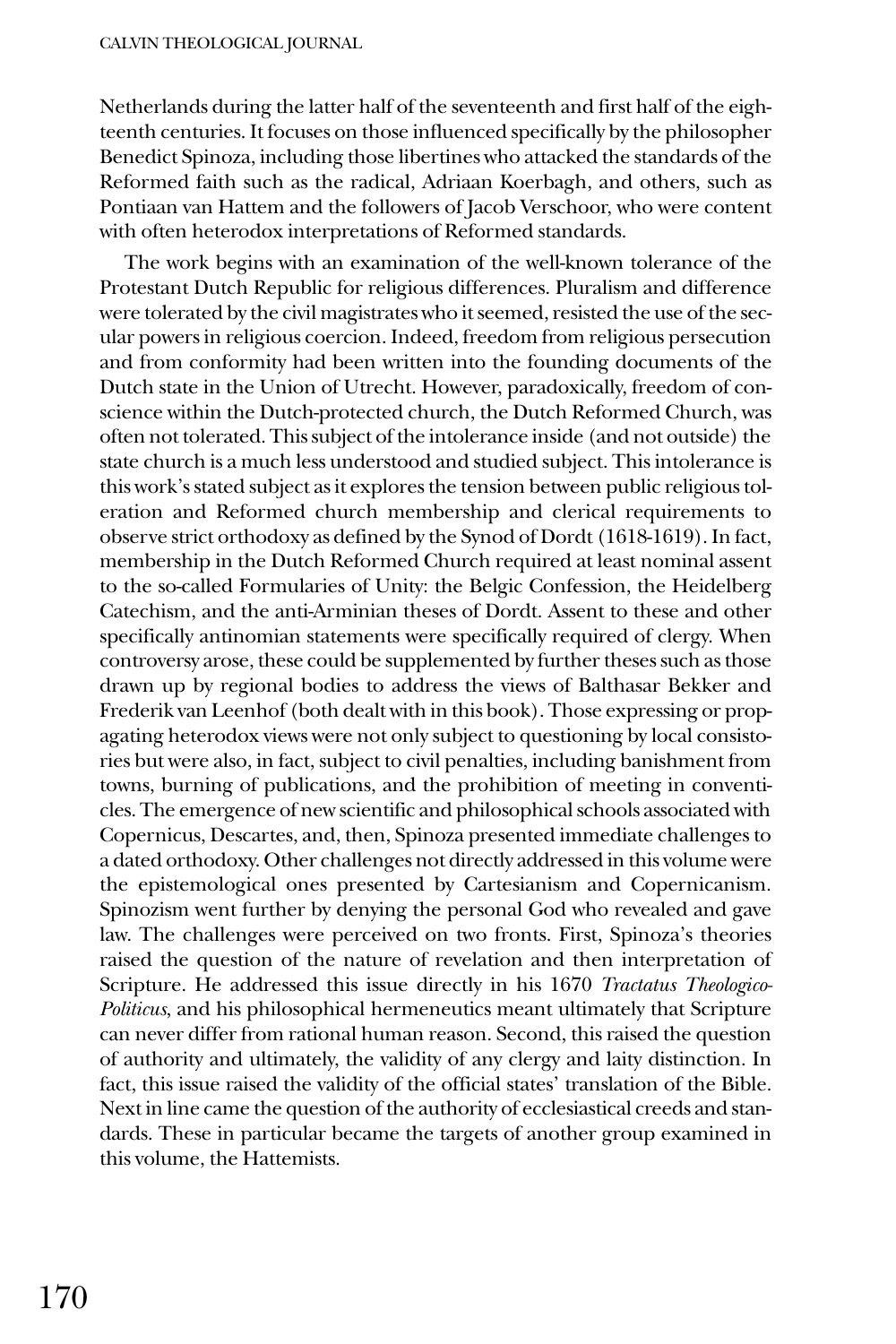The introduction is followed by six chapters, each of which focuses on specific individuals or movements, flourishing from 1660 to 1750, and influenced by Spinoza and consequently questioned or disciplined by the Dutch Reformed Church. The first chapter deals with Jacobus Verschoor (1648-1700) and the Hebrew Movement, often called Schorists. A brief biography of Verschoor is followed by a carefully reconstructed outline of his followers' activities in Zeeland, Middelburg, and Leiden. An interesting observation here is that such movements exposed weaknesses in the church that largely responded through ecclesiastical prohibition or civil actions. The author's approach is clear in this first chapter. He draws not only on later histories that were typically doctrinal and local in scope but also on archival material from numerous church bodies, and of course on surviving materials from the individuals and movements accused of heterodoxy. The second chapter moves on to examine the popular appeal of Balthasar Bekker (1634-1698), a minister from Amsterdam well known through his work *The World Bewitched*, drawing many followers from Leiden and Woerden. However, the controversy created by his work dissipated swiftly after his dismissal, and his legacy has been a matter of dispute amongst later scholars of the early Enlightenment. Wielema nonetheless, through careful archival research, traces Bekker's influence in more rural areas and especially through his disciple Adrianus Uyterschout in Vlisssingen. The chapter concludes with an interesting reflection on his influence on the Enlightenment. The third chapter directly addresses the influence of Spinoza's ideas on the Dutch Reformed Church. Figures such as the brothers Adriaan and Johannes Koerbagh (1634-1672), who developed a sharp critique of supernatural religion; Johannes Duijkerius (1661/2-1702); and Barend Hakvoord (+1735) are described and evaluated. The last mentioned was the only rationalist who held a clerical position at Zwolle. The author also mentions figures from The Hague, including Antony van Dalen who influenced a later figure, Frederik van Leenhof, who is dealt with in the next chapter. This chapter addresses his case and worldview as well as describing the salient points of the period's Spinozist Enlightenment. Chapter 5 is devoted to the rationalist theology of Willem Deurhoff and his followers, while chapter 6 deals with the conflicts and the tensions between church and state in the cases of Pontiaan van Hattem (1645-1706), minister of St. Philipsland, and the Spinozist Libertines. Van Hattern'sfollowers, known as the Hatttemists died out as a movement with their originator and so illustrate the fate of most others described in this wonderful work. By leaving or being forced into heterodoxy, they failed to influence the Dutch Reformed Church. This case brings to the fore the largely forgotten orthodox defenders Willem Spandaw (1647-1708), minister of Oudelands and Carolus Tilman of Middelburg, whose works provide much information on figures such as Marinus Booms (+1728) of Middelburg, Jacob Brill (1639-1714), Gosinius van Buitendijk, and Hendrik Woutelaars.

This is a carefully researched, well written, and translated work that provides much material on a rather neglected aspect of religious history in the